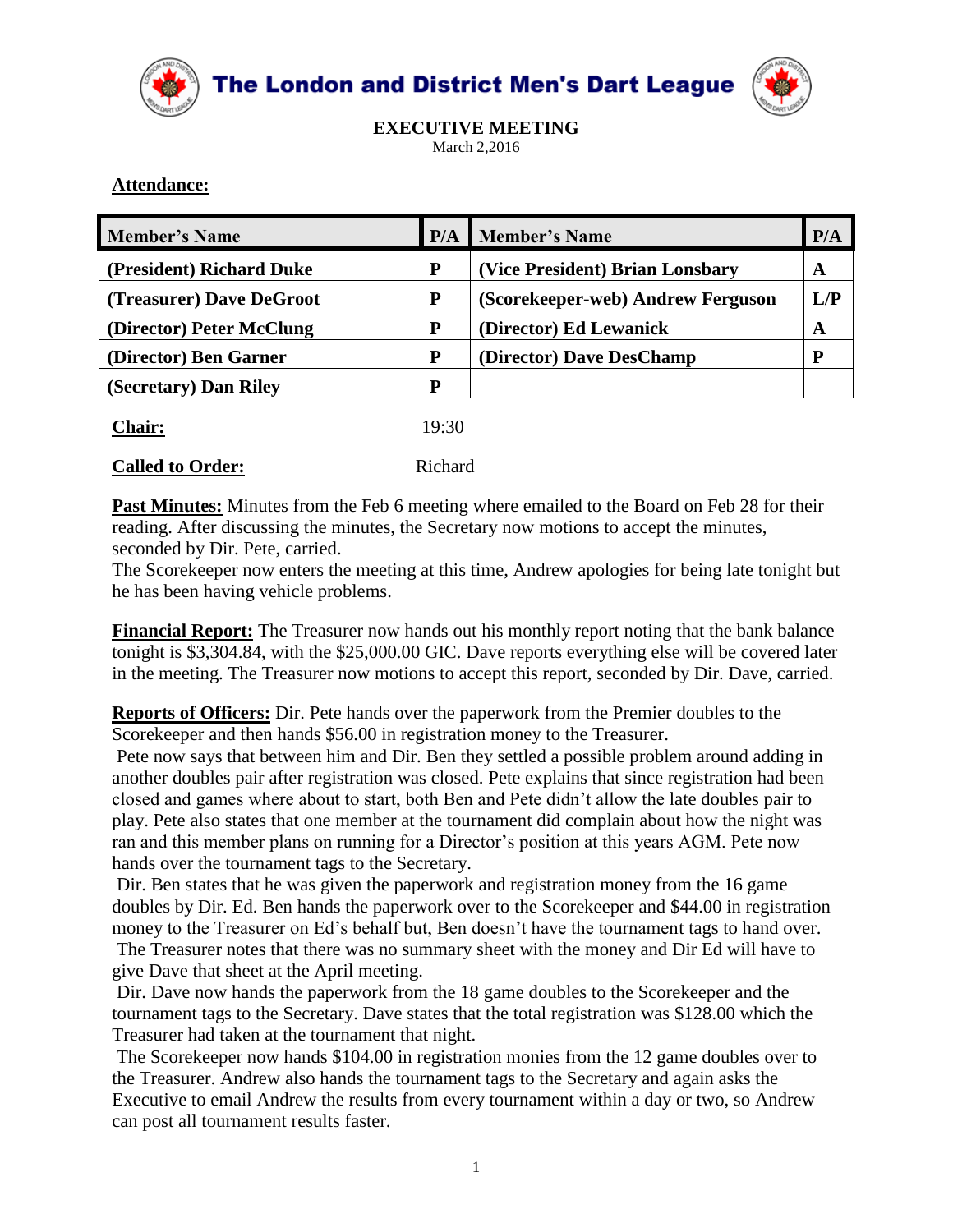



## **EXECUTIVE MEETING**

March 2,2016

**Reports of Officers:** The President and Treasurer both do not have reports at this time. The Secretary now starts his report by handing over a copy of the Bell bill along with the \$55.00 for his portion of the bill. Dan hands over an additional \$82.20 for the extra monies owed on the internet bill. Dan explains the reasons why the bill was so high and Dan will be closely watching the internet usage at his home. Dan also hands over the new/replacement player list #6 with \$5.00 on it for one player (replacement) he had received, but Dan notes that the Treasurer did get \$120.00 for the two players that were signed to the Singles League a few months ago. Dan hands over the membership cards for these two players to the Treasurer to hand out.

**Old Business:** The Secretary now starts this portion of the meeting by asking who is on this year's Financial Review Committee?

The President states that with the two members that have already volunteered (Jeff Beeswax and Rob O'Donnell), Richard now has a third name and he is Jim Critchley.

The President now opens discussion on who should be the Chairman of the Committee and after some discussion it decided that Treasurer will contact Jim C. to lead the Committee.

The Secretary now states that he has taken back the unused membership cards that were requested back by Saunders earlier this season.

The President answers some of the questions about the banquet from the last meeting (tables, DJ). Richard states that the Hellenic Centre does have long tables and that the DJ (Vanrock Sound) is booked for the banquet as well.

Dir. Pete states that the trophies have been all ordered and team pictures need to be taken in April. Pete also states that the 180 awards this year will be a keychain.

The Treasurer now says that the \$5.00 fee total for this year is \$2,425.00 that will go towards the 75 anniversary banquet. Dave states that with this withdraw for the bank account the League doesn't have any extra monies for any projects other than the GIC for the banquet.

The Treasurer also asks the Secretary for the inventory list and the breakdown of Life Memberships from the Dan for the Financial Review Committee.

The Secretary states he doesn't have that here tonight, but Dan will have it for the April meeting.

The Secretary now states that the old computer will be blanked and all League information will be taken off of it. Dan states that the Treasurer has asked for it and Dan will give it to Dave at the April meeting.

The President asks the Treasurer about the total monies the League received from the nonrefundable banquet tickets from last years' banquet.

The Treasurer answers that the total was \$4,020.00 from the non-refundable banquet tickets and unused membership tickets for 2014/15 season ending banquet.

**New Business:** The Secretary now asks what the Executive will do with the Feb.11 night of play that was lost due to bad weather.

After discussing the possibility of either cancelling Feb 11 night or playing the night. It is decided that the League will play the Feb.11 night in place of the Spring Trophy Tournament (May 12) that is scheduled, since the Spring Trophy night has always been traditionally the one night that the League uses in these situations.

All games are to be played at the venues that they were scheduled to be at on Feb 11.

All questions around the trophies being ready on time are answered by the President stating that the trophies will be done on time by Saunders, even after losing the extra week.